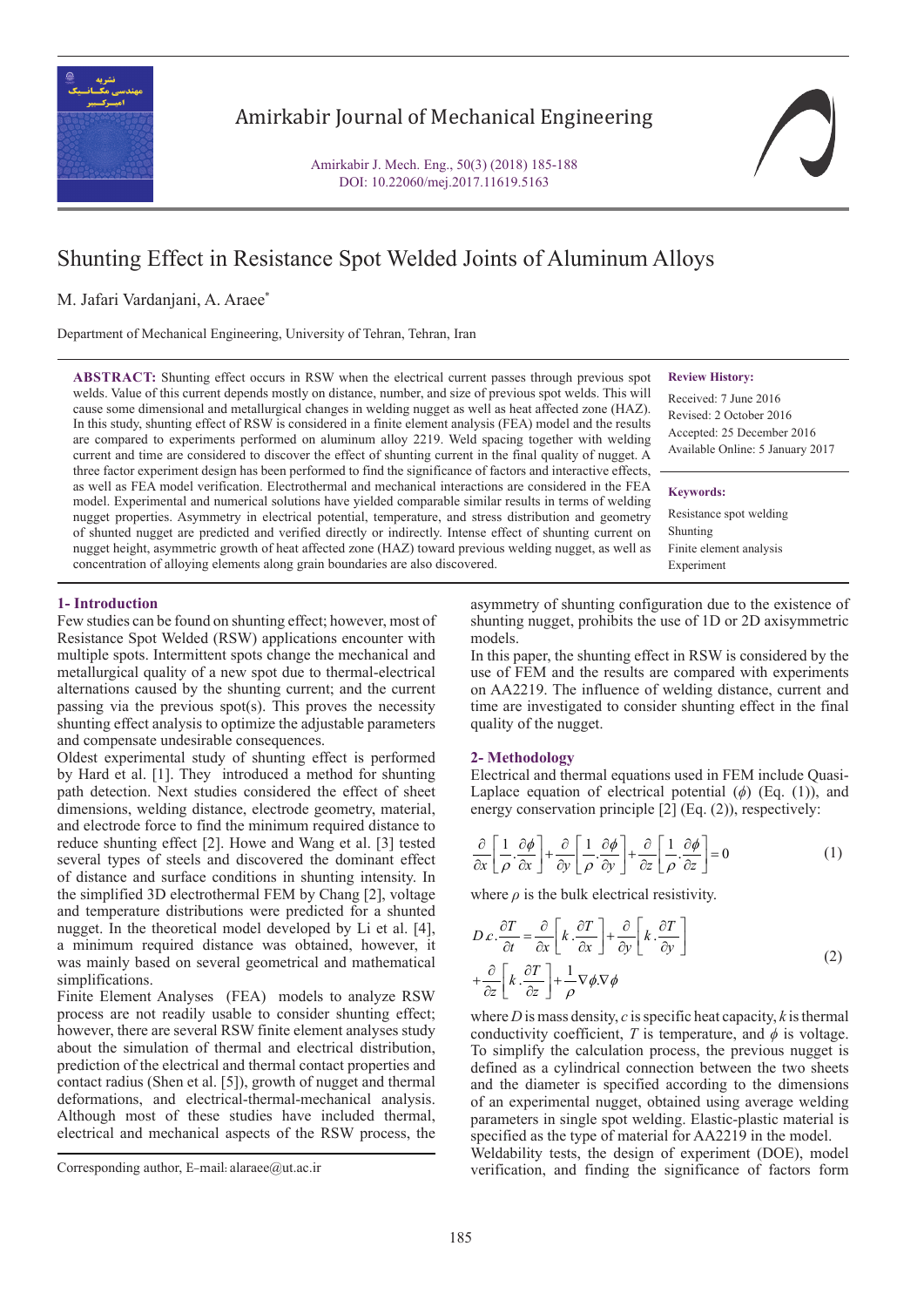the main phases of experiments. Principles of coupons preparation, inspection of results, as well as preheating and welding parameters were excerpted from military and welding handbooks. 12 kA and 4 cycles were chosen for preheating, while off time was 2 cycles. Squeeze and holding force were 2 and 3.2 kN, respectively. Initial range of welding current, time, and force were 22-26 kA, 2-10 cycles, and 2.5-3.2 kN, respectively. Electrode was chosen as dome type according to the previous study [6].

#### **3- Results and Discussion**

Fig.1 shows the effect of welding distance on nugget diameter. Increasing welding current has increased nugget diameter while the interactive effect of welding current and distance is observed as the larger current has reduced distance effect on nugget diameter growth. The main reason could be the adequacy of applied welding current to produce maximum weld nugget diameter according to the contacting area; in this circumstance, increasing distance cannot have any significant effect on the reduction of shunting effect.

Micrographs and SEM images were also considered to check the microstructure of shunted nuggets and Heat Affected Zone (HAZ) . Comparison of images showed the reduction of nugget size (especially in thickness) while HAZ increased toward the previous spot due to shunting effect. This means a larger part of the thermal energy is used for generating HAZ rather than a nugget.



**Fig. 1. Diameter-distance diagram for experimental and numerical results for 22, 5 and 26,7 kA welding current, and 4 cycles welding time.**

The most important result drawn from SEM images is about the segregation of alloying elements along grain boundaries which is severe in HAZ. Segregation is increased by increasing welding distance as seen in Fig.2. White areas indicate the concentration of alloying elements. The significance of concentration for 5 mm welding distance is more than 20 mm. It could be interpreted as the negative effect of shunting current on HAZ. In fact, the shunting current has increased the nonuniformity of distribution of elements over HAZ. The main reason can be the rise of heat in HAZ acquired by the shunting current which did not melt the HAZ, but altered the microstructure in a negative way.

#### **4- Conclusions**

Shunting effect in resistance spot welding of 1 mm AA2219 sheets was considered experimentally and numerically using



**Fig. 2. SEM photo for the nugget section made by 25.3 kA welding current, 6 cycles welding time, and (a) 5, (b) 20 mm welding distance, with 500x magnification.**

a FEM for two spots. The following conclusions are drawn by investigation of results.

- Distance effect was clearly observable on nugget size for experimental and numerical results. The main reason is the reduction of shunting current by increasing distance.
- HAZ asymmetry was observed in micrographs for shorter distances, while it developed mostly toward the previous spot due to shunting effect.
- SEM images indicated the effect of shunting current on segregation and concentration of alloying elements along the boundaries of grains, particularly on HAZ domain.

## **References**

- $[1]$  A. Hard, "Preliminary test of spot weld shunting in 24ST Alclad", *Welding Journal*, 27(6) (1948) 491- 495.
- [2] H. Chang, H. Cho, A study on the shunt effect in resistance spot welding, *Welding Journal*, 69(8) (1990) 308-316.
- [3] B. Wang, M. Lou, Q. Shen, Y. Li, H. Zhang, "Shunting effect in resistance spot welding steels—part 1: experimental study", *Welding Journal*, 92(6) (2013) 182s-189s.
- [4] Y. Li, B. Wang, Q. Shen, M. Lou, H. Zhang, "Shunting effect in resistance spot welding steels—part 2: theoretical analysis", *Welding Journal*, 92(8) (2013) 231s-238s.
- [5] J. Saleem, A. Majid, K. Bertilsson, T. Carlberg, M. Nazar Ul Islam, Nugget formation during resistance